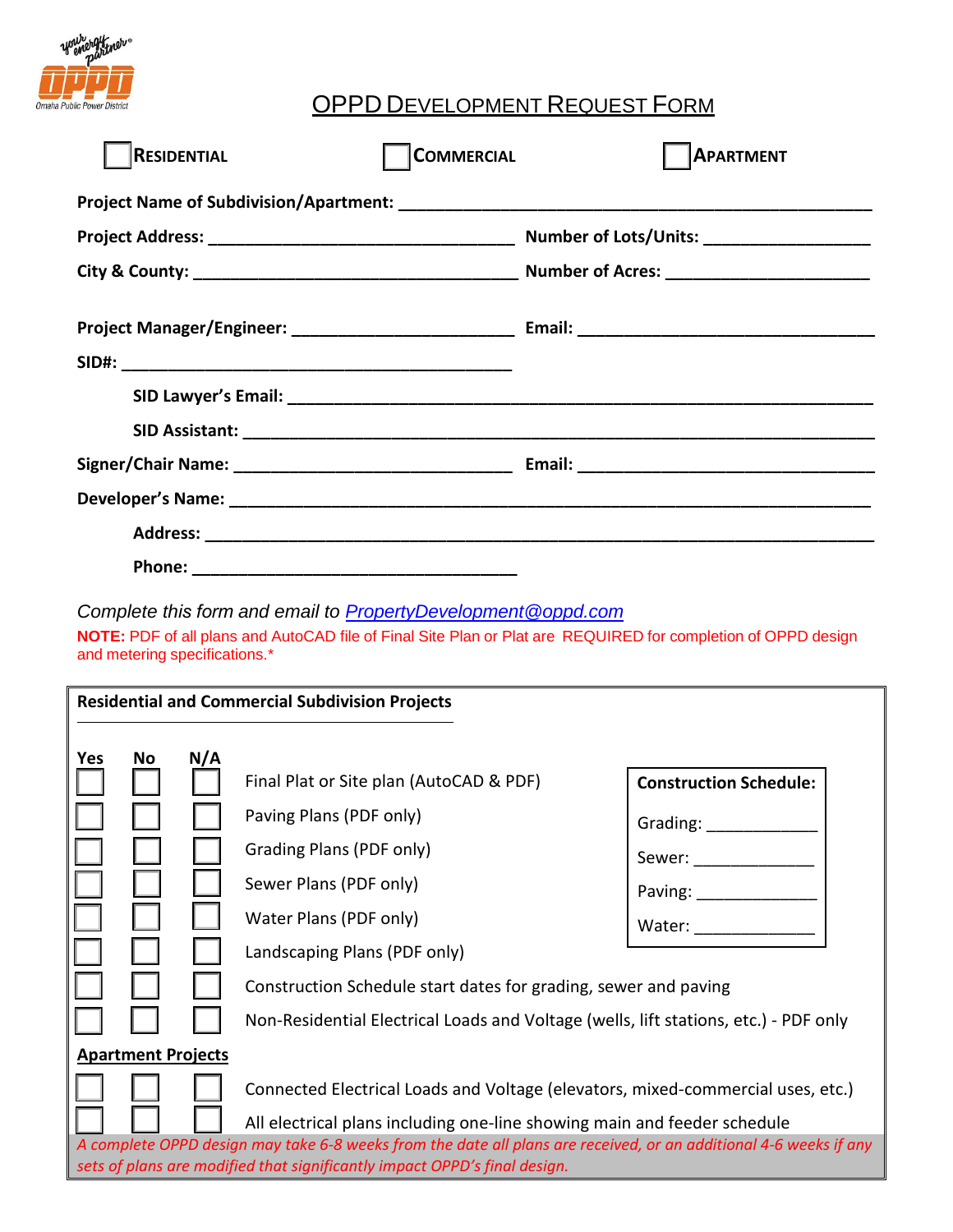#### Site Readiness

- Grade:
	- $\circ$  No steeper than 4:1 approach from front to rear must be maintained during installation, or develop a permanent rear access that is less than 4:1 grade.
	- o No steeper than 6:1 on cable path.
	- o Grades need to be FINAL before trenching crew begins.
	- $\circ$  If a "shelf" is required to be cut to set equipment (pedestals/transformers), silt fencing shall be installed to protect erosion from raising the grade on equipment.
	- $\circ$  If these criteria cannot be met, either additional easement shall be granted or design will be shifted to the front of the lot.
- Trees:
	- $\circ$  All trees in rear dedications must be completely removed (roots graded out as well); or grant additional easements; or move installation to the front of the lot.
- Stakes:
	- $\circ$  All lots affected by cable path, street light location, street crossings (bore shots) shall have the lot corners staked prior to the pre-construction site meeting. OPPD utility coordinator will provide copy of the work order drawing to assist staking.
	- $\circ$  Stakes shall remain up during installation to ensure OPPD stays within dedications or prescribed easements.
- In Service Date:
	- $\circ$  Developer/Developers Engineer shall provide a suitable "in service date" to ensure OPPD operations appropriately plans/executes installation according to developers needs
	- $\circ$  Developer understands that OPPD will not provide a day to day on site arrival and work time frame. Utility Coordinator shall share week block time work schedules (crews may be working in the URD at any time, but we will not provide daily or hourly updates)
- Shifting power from Rear to Front lots:
	- $\circ$  OPPD reserves to right to make the final decision on shifting from rear to front lot feeds if Grade, Trees, and Stakes are not satisfied.
	- $\circ$  When making shifts from either front to rear or rear to front, OPPD will not do 1 lot at a time. OPPD Utility Coordinator reserves the right to determine large blocks of lot installations to minimize "jumping" or "zig zagging" between lots. OPPD's goal is to be as contiguous as possible.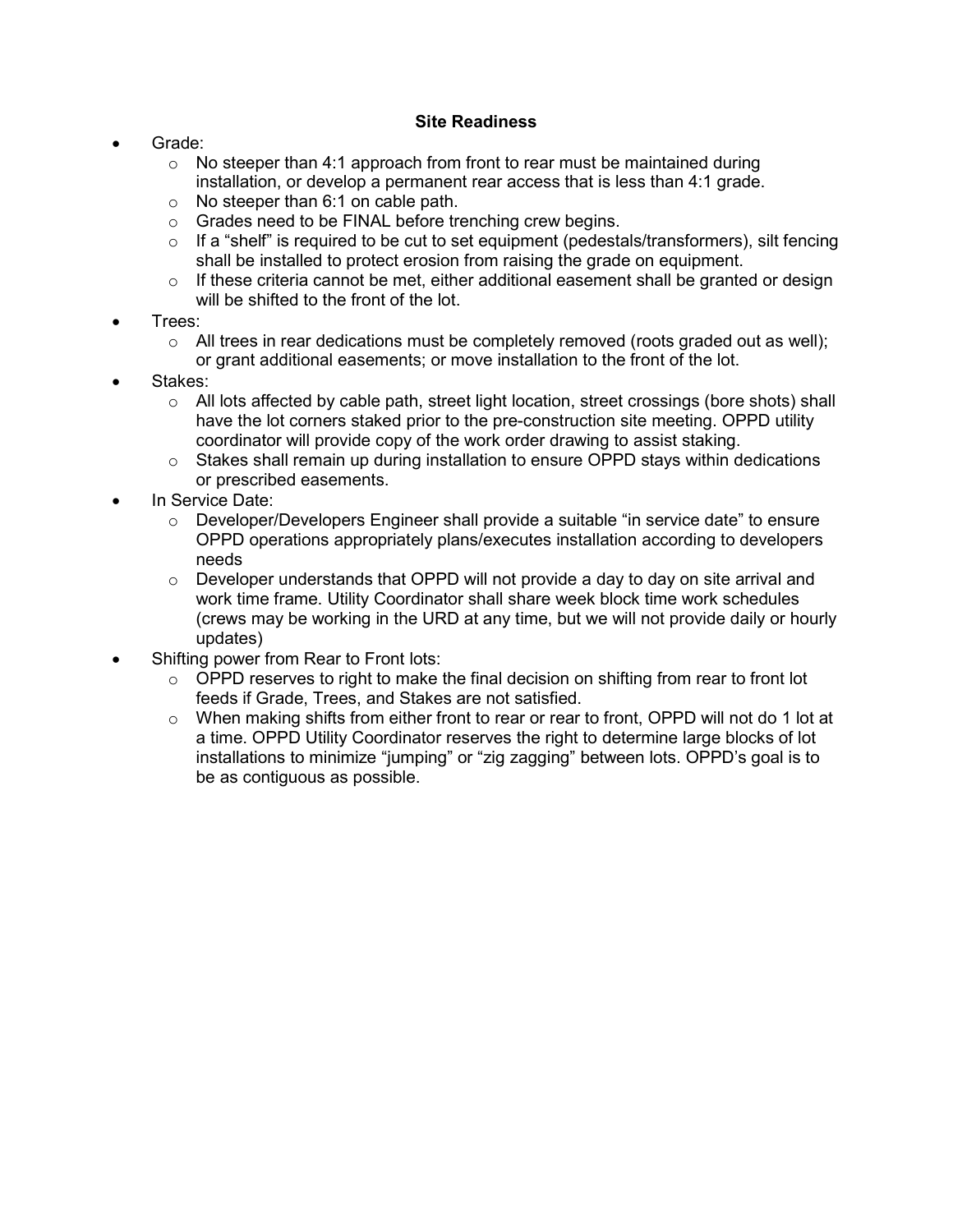